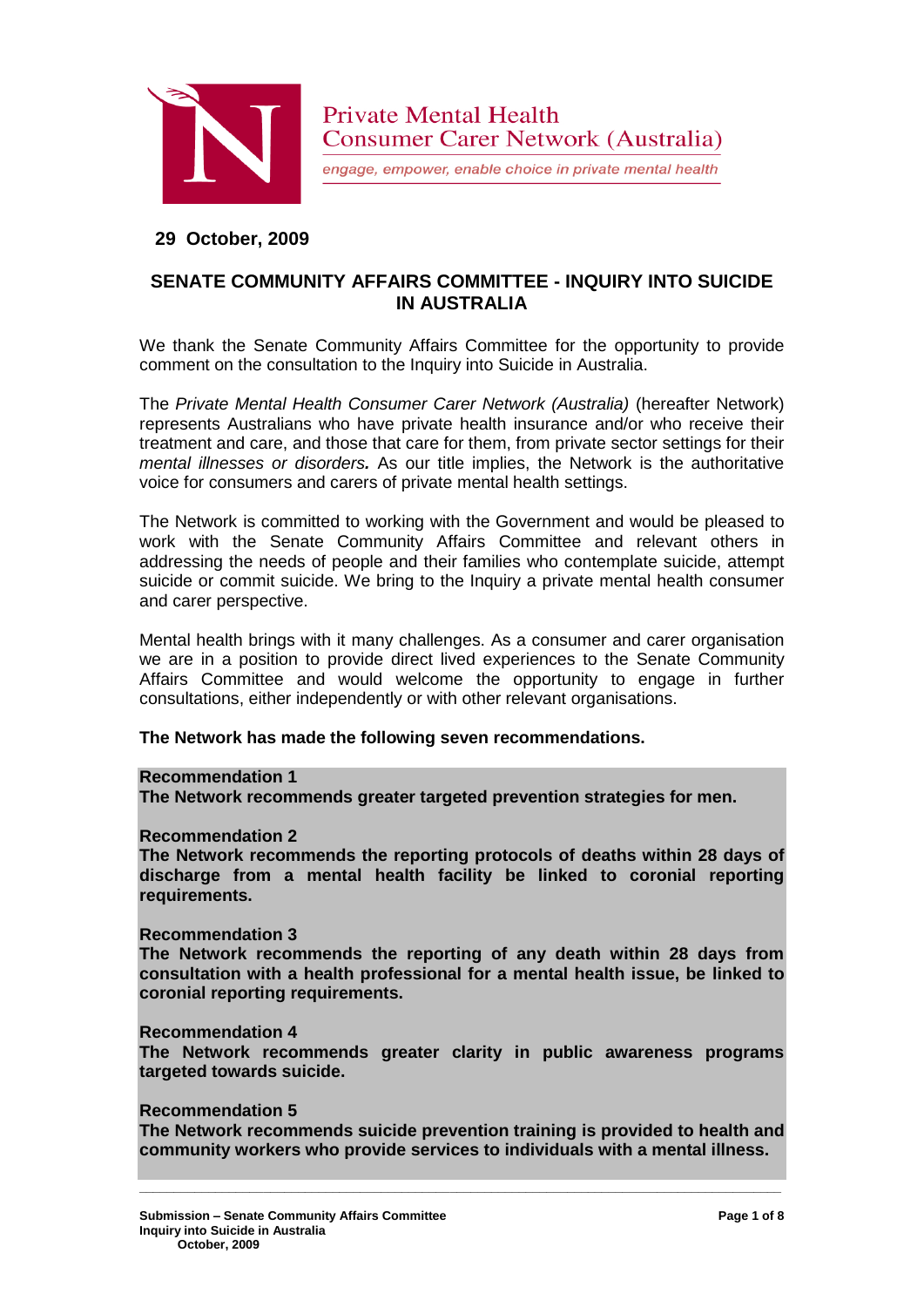### **Recommendation 6**

**i) The Network recommends the urgent mandatory introduction and use of a clinician rated and validated suicide risk assessment tool, within public and private mental health sectors, at** *admission* **and** *discharge* **from inpatient settings and within a 91-day** *review period* **in community settings.**

**ii) The Network recommends the introduction and routine use of a clinician rated and validated suicide risk assessment tool for all people in contact with community mental health support organisations**.

### **Recommendation 7**

**The Network recommends this Senate Community Affairs Committee – Inquiry into Suicide in Australia support as a matter of urgency, the actioning of the previous Senate Community Affairs Committee Report –** *Toward recovery; mental health services in Australia.* **Recommendation 25 of the Report of 25 September, 2008. (Please see Page 6 for full text of this Recommendation)**

### **Submission**

The focus of this Submission is on people living with a mental illness or mental health issues. These people are at a high risk of suicide. Suicide is a topic most people find difficult to discuss and to understand. However, people with a mental health disorder may often live day by day with suicidal thoughts - it may be a central factor of their mental illness and/or the issues associated with their struggle. These issues may include (but not be limited to) social isolation, a deep sense of failure, neglect by themselves and others or a profound grief at the loss of many important things in their lives as a consequence of their mental illness - not the least being, the normal functioning and recognition as an individual of worth.

We would like to address the Committee's Term of Reference individually.

# **a) The personal and social costs of suicide in Australia**

The Network recognises the enormous costs of suicide in Australia. The personal, social and emotional costs left after the suicide of someone close are immeasurable.

In addition to grief, emotions of guilt, blame, anger and frustration are all felt by families, friends and work colleagues. People find it hard to fathom why someone chooses to take their own life. Both grief and guilt are often heightened for those left after a suicide because of their belief that the death could have been avoided and that in some way some responsibility rested with them and their inaction. Research shows that people affected by the death by suicide of someone close to them are at a greater risk of suicide themselves.

Suicide is a topic the Australian community does not openly discuss as a general rule and seems more comfortable in avoiding the matter. Families will report that following death by suicide of a family member, people i.e. friends, neighbours etc tend to react in a negative manner toward them, often avoiding them or avoiding talking about the death (or life) of their loved one.

Many of us exposed to the mental health area know people who have chosen this path as a solution to their suffering, or know their families. Suicide within mental health is a reality - with some people living with suicidal thoughts on a daily basis.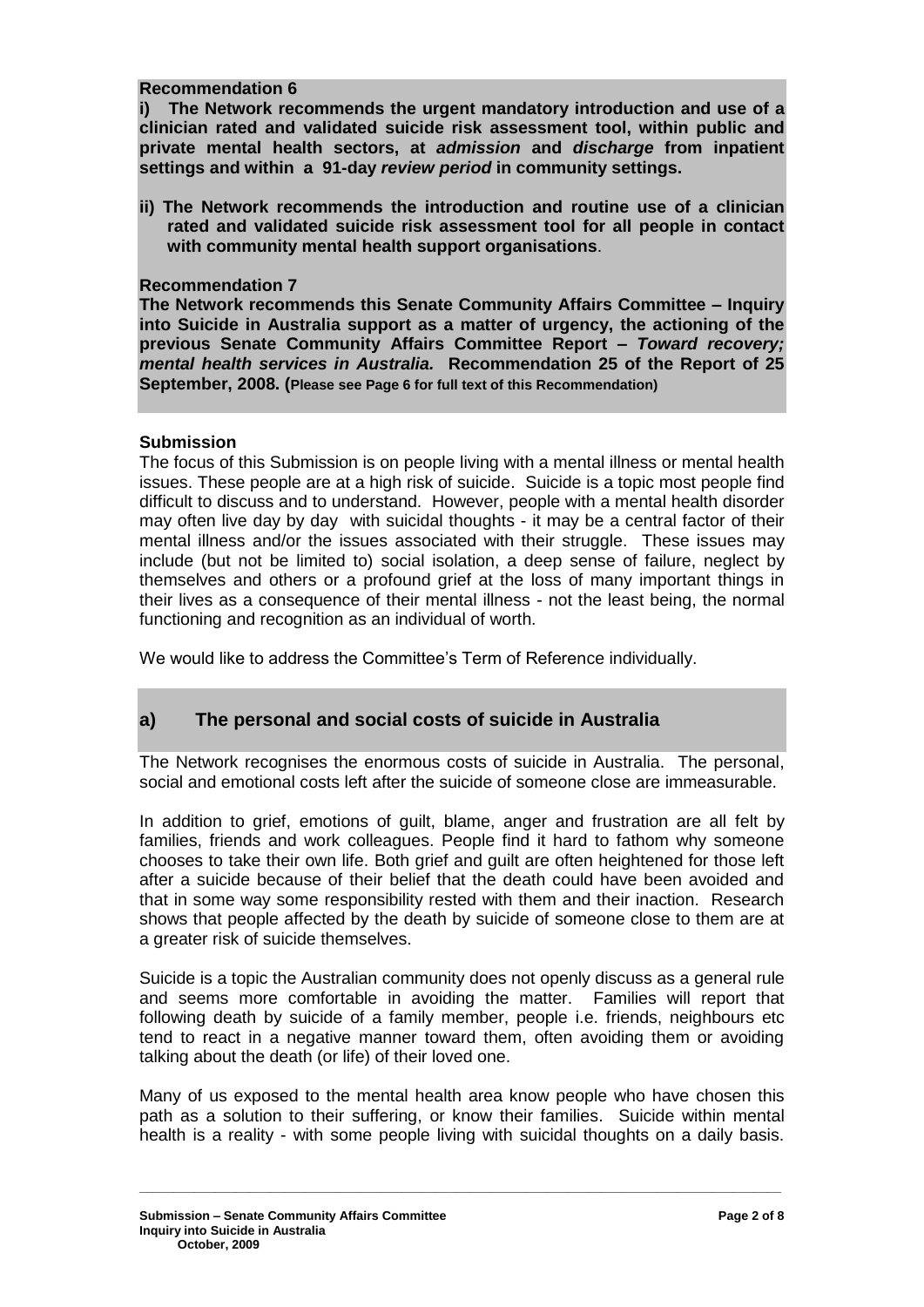When an individual chooses to take their own life, it is generally a reflection of their inner torment to which they see no end or no escape.

# **b) The accuracy of suicide reporting in Australia**

We believe there are a number of factors which impede accurate identification and recording of possible suicides in Australia.

### **i) Single person fatal vehicle accidents**

It is well known that the suicide rate in young males especially in rural communities is higher than in the cities. The Network questions if many single vehicle deaths in the road toll are actually accidents, but may instead be acts of suicide by men.

### **ii) Rural and regional areas**

The Network is concerned about the increased rate of suicide in rural and regional areas of Australia. It is common knowledge that these areas, although having a much higher rate of suicide than metropolitan areas, continue to have fewer mental health services. Increasingly, the results of drought, natural disasters, loss of properties held in families for generations, lack of employment and social networks all compound on the health of people, particularly men, in these areas.

Stigma also plays a huge part in impeding mental illness identification and treatment in rural and regional areas. Both men and women in small communities often seek assistance from health professionals outside of their local community, especially for mental health issues, for fear of the reaction of others within their small social environ.

# **iii) Suicide rate higher in men**

Men often refuse to get help and treatment for mental health issues, failing to either recognise a problem exists or to admit there may be something wrong. Data detailed in the Australian Bureau of Statistics Report of 2007 shows that the age-standardised suicide rate in 2005 was 16.4 per 100,000 for males against 4.3 per 100,000 for females. The Report therefore vividly illustrates that through the 10 year period to 2005, male suicide death rate remained roughly four times higher than for females.

Clearly, men must be a more highly targeted group for suicide promotion strategies.

#### *Recommendation 1.*

*The Network recommends greater targeted prevention strategies for men.*

**iv) Suicide whilst an inpatient of a public and private mental health service.** All suicides whilst in the care of inpatient health services are madatory reporting requirements classified as a sentinel event. These are the subject of coronial inquiries.

**\_\_\_\_\_\_\_\_\_\_\_\_\_\_\_\_\_\_\_\_\_\_\_\_\_\_\_\_\_\_\_\_\_\_\_\_\_\_\_\_\_\_\_\_\_\_\_\_\_\_\_\_\_\_\_\_\_\_\_\_\_\_\_\_\_\_\_\_\_\_\_\_\_\_\_\_\_\_\_\_\_\_\_\_\_\_\_\_\_\_\_\_\_**

#### **iv) Discharge from a mental health service and suicide**

It is acknowledged that a number of people suicide within a short period of discharge from a mental health facility. This could be deemed to imply that either discharge has been premature, recognisable risk factors at the time of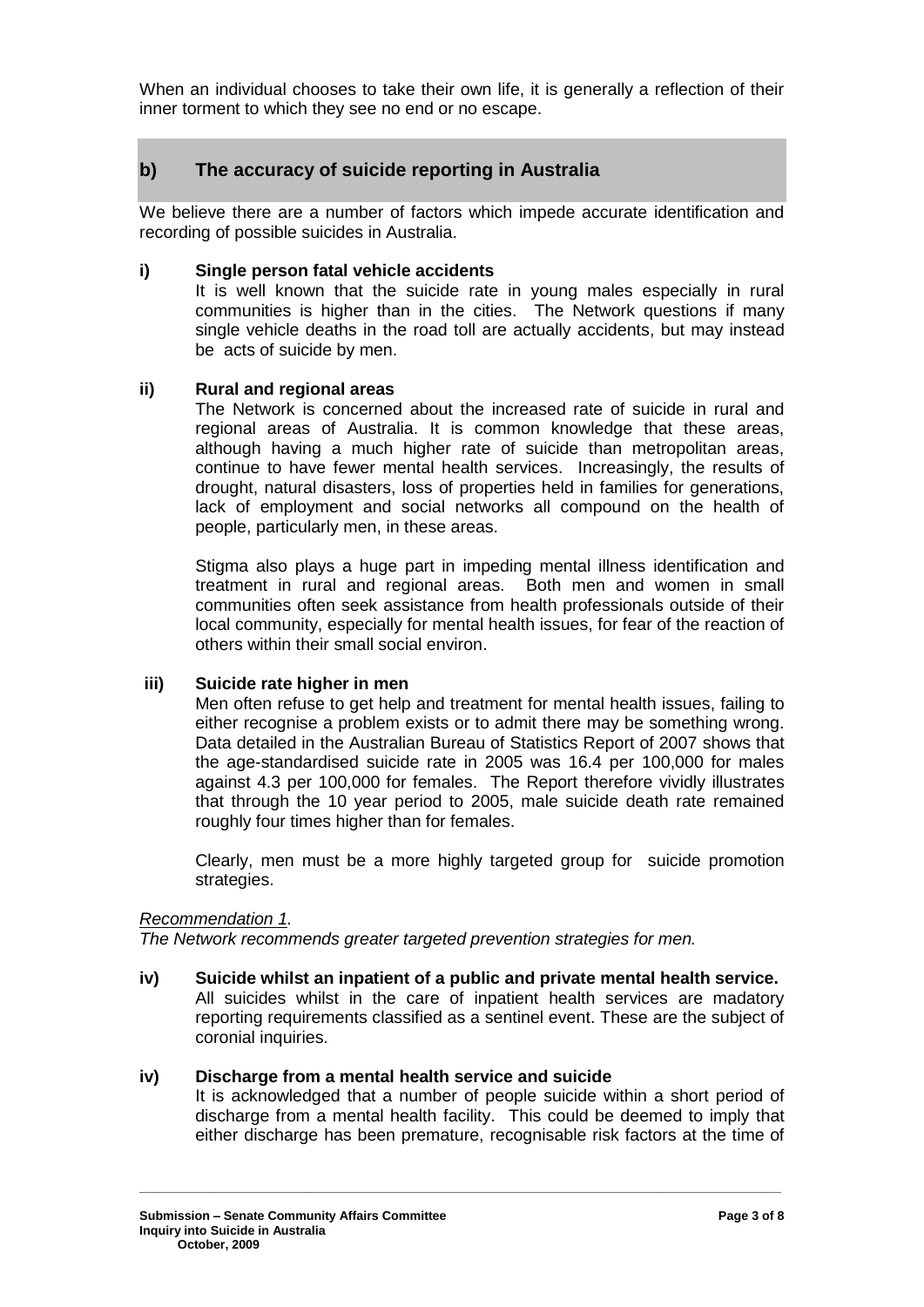discharge are not taken seriously or that there is insufficient community referral and support provided following discharge.

We understand that a reliable collection of information of this nature would require linkage of health service data collections with coronial data collection.

The Network further understands that it is *not mandatory* for public mental health services to collect this information as part of the national data collection protocol.

Similarly private mental health services are *not required* to follow up, support or provide services in the community. Any consequential cases of suicide occurring post-discharge can go undetected – or at least, unrecorded. All admissions to private sector mental health facilities are mostly via a private psychiatrist, though in some instances by a GP or other referral and the private psychiatrist, GP or other referrer *discharge the consumer into their own care*. The private hospital is *not required* to initiate any process by which to follow the consumer after discharge As a result, private mental health facilities are precluded from mandatory reporting of information of this nature.

The Network considers that **the lack of** suicide reporting for mental health services is of major concern. The Network understands that the collection of this kind of follow-up information is hampered by the difficulties imposed by privacy legislation. Whilst a person is in a service's care the service is obliged to collect and report certain information. Once a person is discharged, it becomes very difficult for health service providers including individual practitioners to be aware of this important information.

The Network concludes that efforts must be made to collect, report and review all occasions of death by suicide following discharge from mental health services.

#### *Recommendation 2.*

*The Network recommends the reporting protocols of deaths within 28 days of discharge from a mental health facility be linked to coronial reporting requirements.*

#### *Recommendation 3.*

*The Network recommends the reporting of any death within 28 days from consultation with a health professional for a mental health issue, be linked to coronial reporting requirements.*

# **c) The appropriate role and effectiveness of agencies**

Different agencies can and do play a vital role in effectively preventing suicide. We acknowledge the critical role of police and/or emergency services in de-escalating attempted suicides, risking their own safety and wellbeing. Mental health is a challenging area when people with florid psychotic symptoms, who are at risk of harm to themselves, prove very difficult to manage.

**\_\_\_\_\_\_\_\_\_\_\_\_\_\_\_\_\_\_\_\_\_\_\_\_\_\_\_\_\_\_\_\_\_\_\_\_\_\_\_\_\_\_\_\_\_\_\_\_\_\_\_\_\_\_\_\_\_\_\_\_\_\_\_\_\_\_\_\_\_\_\_\_\_\_\_\_\_\_\_\_\_\_\_\_\_\_\_\_\_\_\_\_\_**

# **d) The effectiveness of public awareness programs**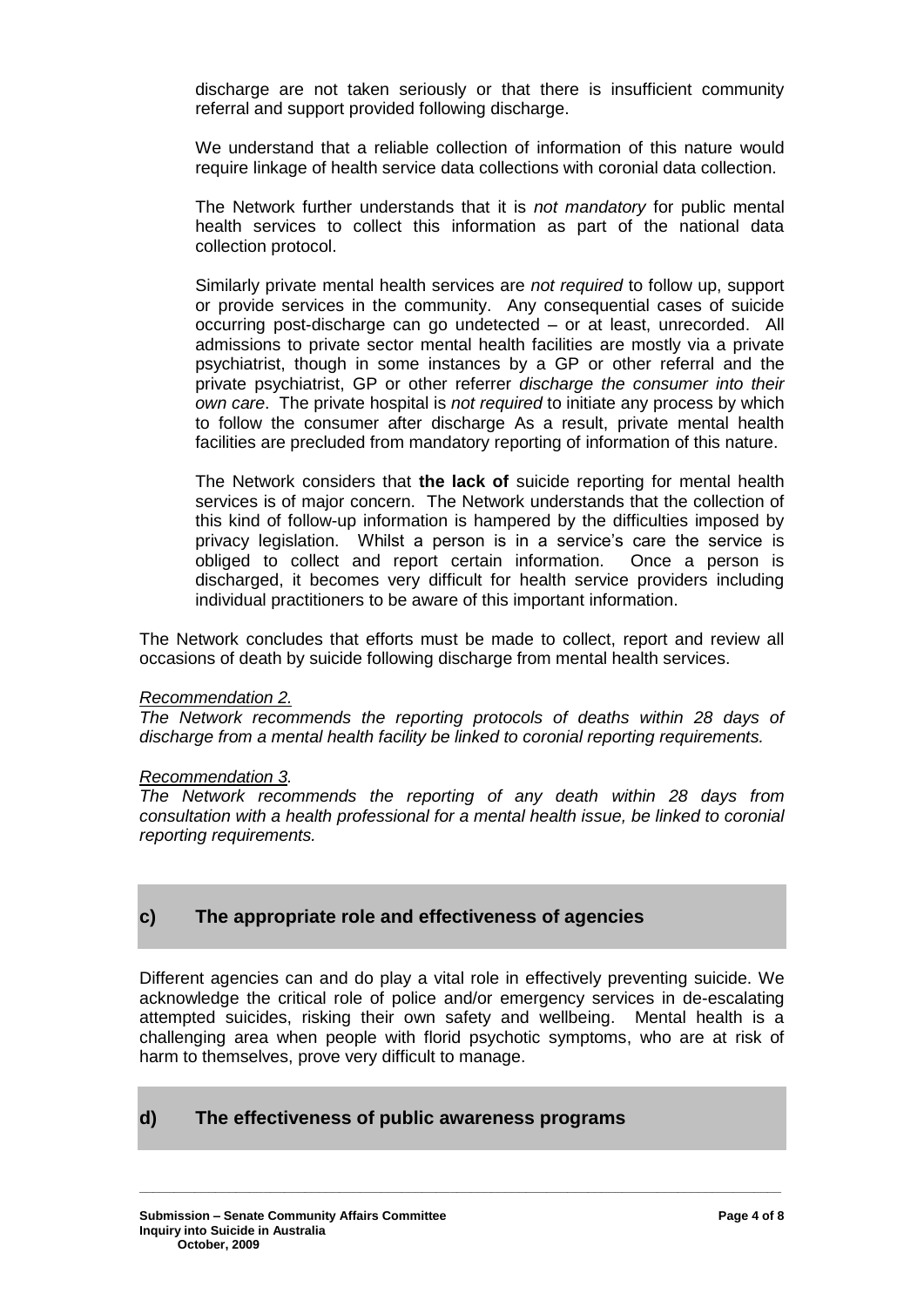There are currently *many* public awareness programs around seeking help for a mental health issue. There are also *well publicised crisis help lines* available 24 hours per day 7 days per week. Yet, even these 'talk' more about seeking support in general terms rather than actively seeking help to specifically address thoughts of suicide. The wording is implied yet does not specifically talk about suicide and/or suicide avoidance.

There is only limited public awareness programs directly targeted at suicide. The fear being that if suicide were openly discussed, people who are particularly vulnerable could be unconsciously swayed into attempting to end their life in a 'copy cat' type manner.

### *Recommendation 4.*

*The Network recommends greater clarity in public awareness programs tarted at suicide.*

# **e) The efficacy of suicide prevention training and support**

The Network believes that specific suicide prevention training needs to be introduced to health and community workers providing services to people with a mental illness.

The Network also strongly supports the introduction of a suicide risk assessment screening process on a regular basis for all people contacting health services or health professionals regarding a mental health issue. Further, we strongly support the introduction of an identical process into community organisations supporting consumers with a mental illness.

# *Recommendation 5.*

*The Network recommends suicide prevention training be provided to health and community workers who provide services to individuals with a mental illness.*

# **f) Targeted programs and services that address high-risk groups**

**(i)** We have addressed a number of high-risk groups in (b) above - namely young men, men generally, those from a rural or remote areas and those with a mental illness.

A number of reports over the past 10 years have found strong evidence that mental health problems are a major contributor to suicidal behaviours. It has been suggested that up to 90% of people who had committed suicide were suffering some form of mental illness. Further, research suggests that people with a diagnosed mental illness are 10 times more likely to take their own life than the general population.

We have put forward recommendations we believe will address some of the issues. However, there are a number of people with specific diagnoses within mental health that are particularly prone to the risk of suicide.

Those individuals diagnosed with depression, schizophrenia, substance abuse and borderline personality disorder are particularly at risk of suicide. *Schizophrenia* has a suicide rate of around *8-10%* of sufferers, and *borderline*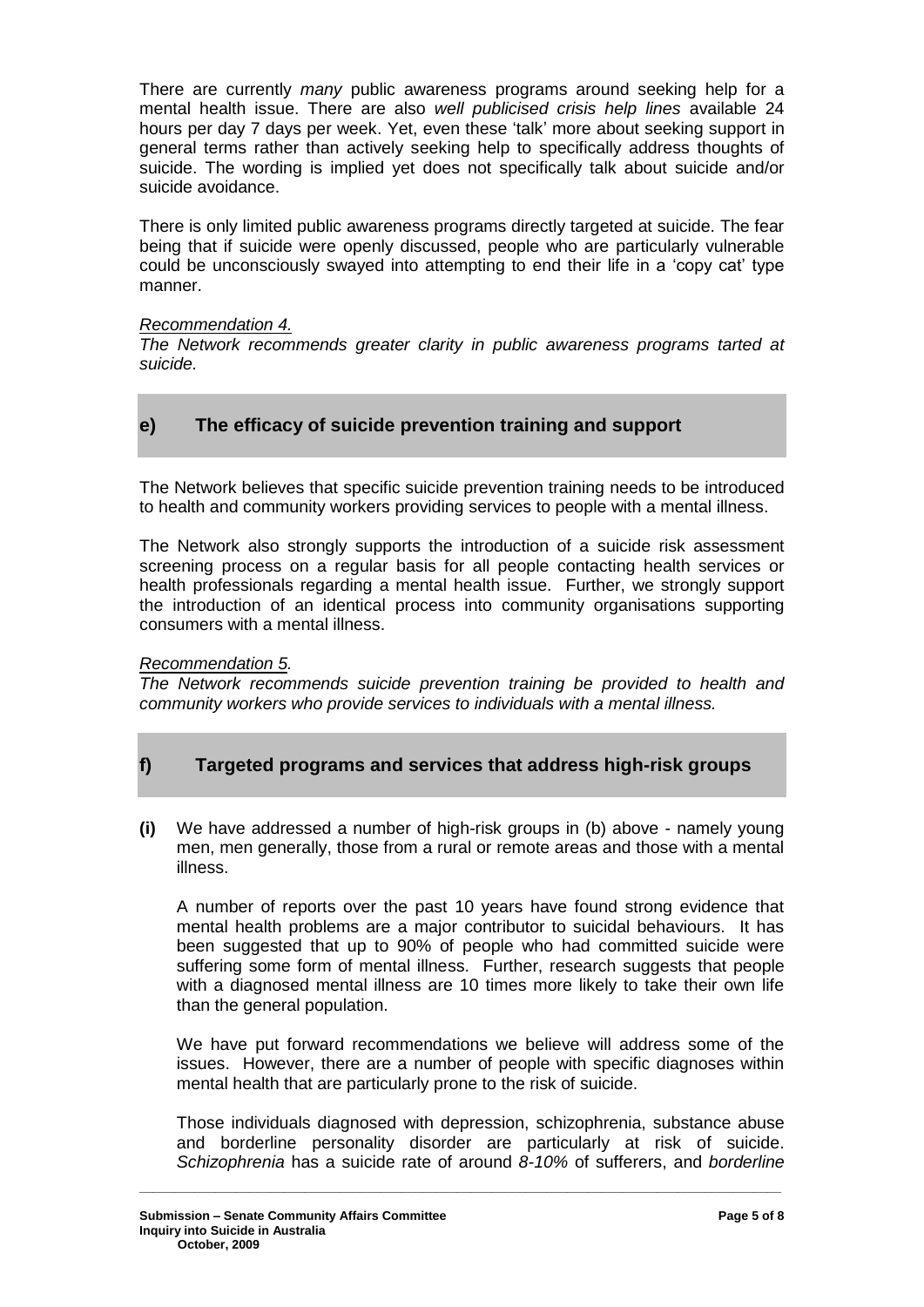*personality disorder* around the same. It is estimated that up to *one third* of youth suicides have been the result of the existence of borderline personality disorder. Clear evidence suggests that having a mental illness or problem puts a person of whatever age or gender at a much higher risk of suicide than the general population.

Currently, in both public and private mental health settings, part of the routine national data collection requires the completion of a clinician rated outcome measure (HoNOS) and a consumer self reporting outcome measure (Kessler-10, Basis-32, MHI-38 and in the private sector the MHQ-14) at admission and discharge from inpatient settings, and routinely at 91-day intervals within community settings. The Network considers that, as part of this collection and reporting suite of outcome measures, it would be appropriate to implement a clinician rated and validated suicide risk assessment measure. The main concern the Network has is the reliable collection of these instruments on a routine basis.

The Network therefore believes that a routinely administered suicide risk assessment measure be introduced as mandatory, for **all** mental health consumers at admission, discharge from **all** inpatient settings, and at ninety-one day reviews of mental health consumers in **all** community settings.

# *Recommendation 6.*

- *i) The Network recommends the urgent mandatory introduction and routine use in public and private mental health sectors of a clinician rated, validated suicide risk assessment tool at admission and discharge from inpatient settings and 3 monthly review in community settings.*
- *ii) The Network recommends the introduction and routine use of a clinician rated, validated suicide risk assessment tool for all people in contact with community mental health support organisations*

# **(ii) A particular high-risk group – Borderline Personality Disorder**

As mentioned above, having a mental illness pre-disposes people to suicidal behaviours. It is well recognised that people with depression, schizophrenia and substance abuse are at greater risk of suicide than other mental illnesses.

The failure to conduct assessment, analysis and/of research into suicide by and suicide prevention for people with the diagnosis of *borderline personality disorder -* and indeed even any recognition or focus on people with this mental illness - can only be considered a national disgrace. The suicide rate of people with this diagnosis is estimated to be around 10%. These deaths can be prevented if appropriate and designated services are provided, access and entry to those services are available and people are not further discriminated against.

In an unprecedented move within mental health in Australia, a coalition of the peak consumer and carer national advocacy organisations, together with the clinical and key non government organisations brought this issue to national prominence by lobbying the *Senate Community Affairs Committee – Inquiry into Mental Health*. This resulted in a clear recommendation (*number 25)* in the Report tabled in the Australian Senate on 25 September, 2008 that a national borderline personality disorder initiative, overseen by a Taskforce is undertaken.

**\_\_\_\_\_\_\_\_\_\_\_\_\_\_\_\_\_\_\_\_\_\_\_\_\_\_\_\_\_\_\_\_\_\_\_\_\_\_\_\_\_\_\_\_\_\_\_\_\_\_\_\_\_\_\_\_\_\_\_\_\_\_\_\_\_\_\_\_\_\_\_\_\_\_\_\_\_\_\_\_\_\_\_\_\_\_\_\_\_\_\_\_\_**

The Recommendation is as follows:

*Recommendation 25*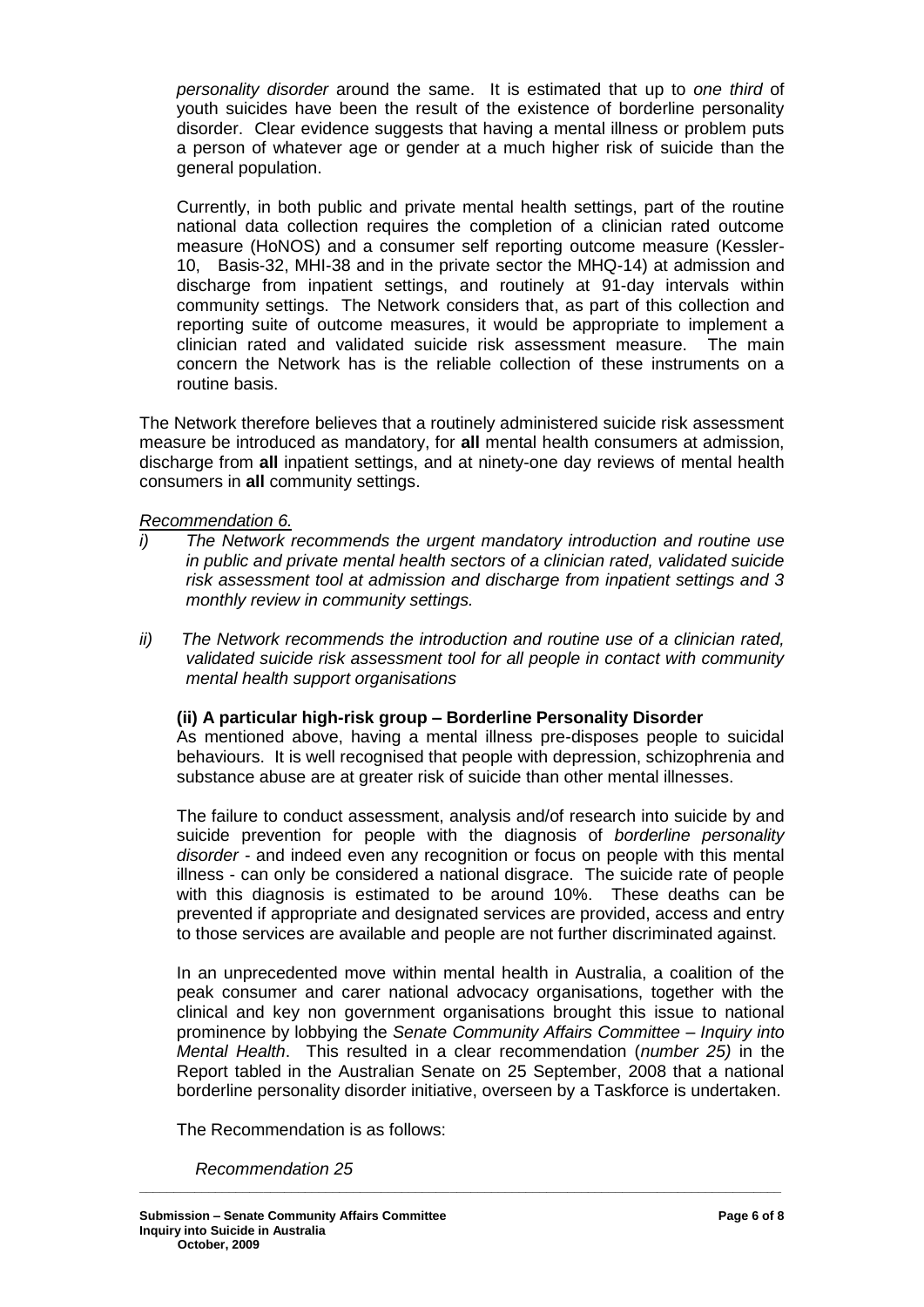*The committee recommends that the Australian, state and territory governments, through COAG, jointly fund a nation-wide Borderline Personality Disorder initiative. The committee recommends that the initiative include:*

- *designated Borderline Personality Disorder outpatient care units in selected trial sites in every jurisdiction, to provide assessment, therapy, teaching, research and clinical supervision;*
- *awareness raising programs, one to be targeted at adolescents and young adults in conjunction with the program in Recommendation 19 (Chapter 8) aimed at improving recognition of the disorder, and another to be targeted at primary health care and mental health care providers, aimed at changing attitudes and behaviours toward people with Borderline Personality Disorder; and*
- *a training program for mental health services and community-based organisations in the effective care of people with Borderline Personality Disorder.*

*The committee recommends that a taskforce including specialist clinicians, consumers, community organisations, public and private mental health services and government representatives be convened to progress and oversight the initiative.*

The Network strongly supports this recommendation.

At the time of writing this Submission, no action on this recommendation has taken place.

# *Recommendation 7.*

*The Network recommends this Senate Community Affairs Committee – Inquiry into Sucide in Australi support as a matter of urgency, the actioning of the previous Senate Community Affairs Committee Report – Toward recovery; mental health services in Australia, Recommendation 25 of the Report of 25 September, 2008.*

# **h) The effectiveness of the National Suicide Prevention Strategy**

The *National Suicide Prevention Strategy* supports a number of national projects and initiatives as well as those delivered within the community for the whole of the Australian population. The projects are targeted to individuals to enhance their capacity to access vital information and seek support for their emotional and social wellbeing and to increase the identification, referral and treatment of at-risk individuals. A recent Australian Institute of Health and Welfare Report, released on the statistics used to report suicide rates in Australia, found that some cases had been misclassified due to the difficulties the ABS experienced in accessing completed and full information from Coroners.

The Network questions the effectiveness of the Strategy in light of the statistics, whether complete or not. The Australian Bureau of Statistics Report showed that death by suicide for the period 2005 was not significantly different from the previous year. The ABS Report also showed the suicide rate for the Northern Territory as greater than any other jurisdiction. This is attributed to Aboriginal people, identified as